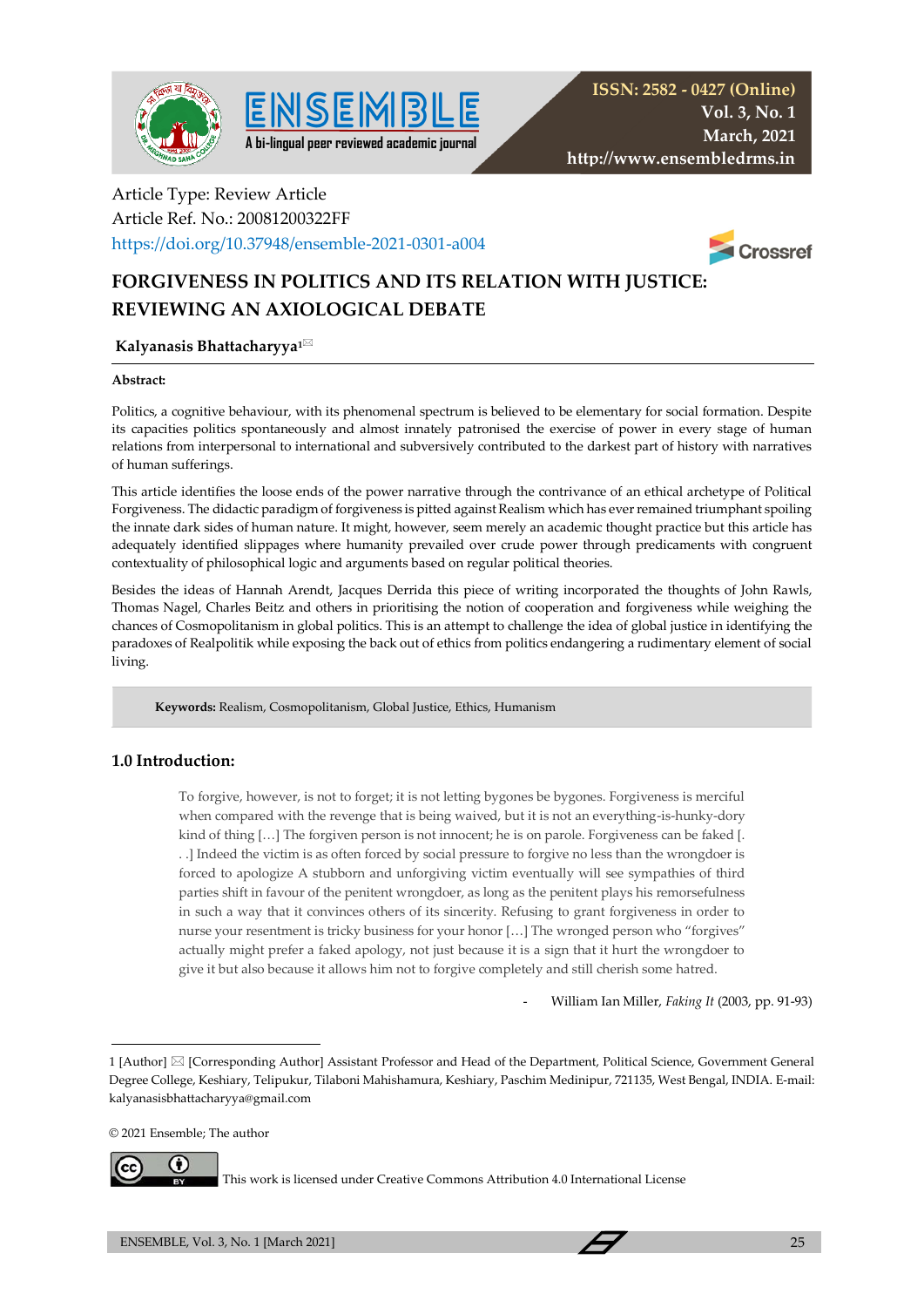Politics is known to be one of the oldest disciplines in the history of human academic endeavour. Empirically this fact is true according to the documented history. However, philosophically this fact could be understood as 'autotelic' owing to the antiquity of the political life of the humankind. And, therefore, it is invariably contributory to the development of the sovereign state and eventually the contemporary nation state from the primordial tribal life over a long period of time. In this context one could refer to Aristotle and that he has thought of human being as a political animal, it would not be wrong to think that political behaviour is an essence and element of our social being. But it has always been seen as a dilemma that politics and ethics do not get along very well and the ethico-political questions are only addressed in case of the 'citizens' who remains within the purview of the sovereign state. Here to elucidate the irrelevance of morality within politics one can examine the issues concerning the citizens and non-citizens through the contextualisation of the refugee crisis all over the world.

Interestingly, there are people who are stateless. Refugees, fugitives, illegal migrants, asylum seekers and may be many others without having any objective categorisation; who may not have official identification or do not fall under any particular nomenclature. There can be even more beyond one's knowledge. But irrespective of their categorical different identities, simply put, they are non-citizens whether physically existent or officially non-existent. And they do not enjoy several basic political rights and are not treated as equals. This is where politics identifies itself in choosing its priorities by making categorical division within a biological species itself called the *homo-sapiens* and that cause enormous difference in the survival of the new category.

This situation might sound hypothetical academically but in reality, we know there are millions of them who do not have a state. This might sound but is not a revolutionary revelation, neither a new discovery nor any novel academic problematic, rather, this is 'Realpolitik' which has long successfully made such things 'normal' and people are used to it. People are generally indifferent to the non-citizens. Refugees are, as an example, are never a welcoming thing. They are seen as liabilities in the GDP-oriented economies. They are allowed to live in the fringes, in shanty ghettos, if not with burb-wired incarcerations. They have compromised living with poor accommodation. Psychologically one would not feel at home in such circumstances so do the refugees and they generally reciprocate in contributing to the political turbulence of their host nation. Apart from popular democratic means for protest many choose the path of violence in venting their anger. Sardonically, their political activities are not constitutional rather as nuisances since they are not citizens. However, in many parts of the world such spontaneous political movements ultimately left mark on the national politics and in many places, refugees have successfully established their claim for rights and equality. If one analyses India's history after the partition of 1947 and again after the Bangladesh war of 1971 many of the refugees successfully became normal citizens of course through the dynamics of regional politics where religion, language and political ideology played important roles. However, this article would like to highlight another such issue which do not consider a political phenomenon in the mainstream politics. Though is very much a common human behaviour. And that is forgiveness.

When one talks of forgiveness it technically connotes a religio-ethical paradigm. Therefore, the act of forgiving one's perpetrator as a political behaviour does not find any taker among the Political thinkers. But since antiquity human relation has respected forgiving the sinner. In every religion forgiveness is seen as a virtue. And it is praised by the sacred texts. When religion can play such determining factor in politics why not forgiveness? When people are persecuted in the name of politics, we address that as political. When religion unite people and nation states are build it gets automatic recognition as a political event. Constitutions protects individual right to religion no one raise an eye brow. Simply put when religion plays a pejorative role that becomes political, but if forgiveness is considered as a religious virtue why politics do not give it its due recognition as a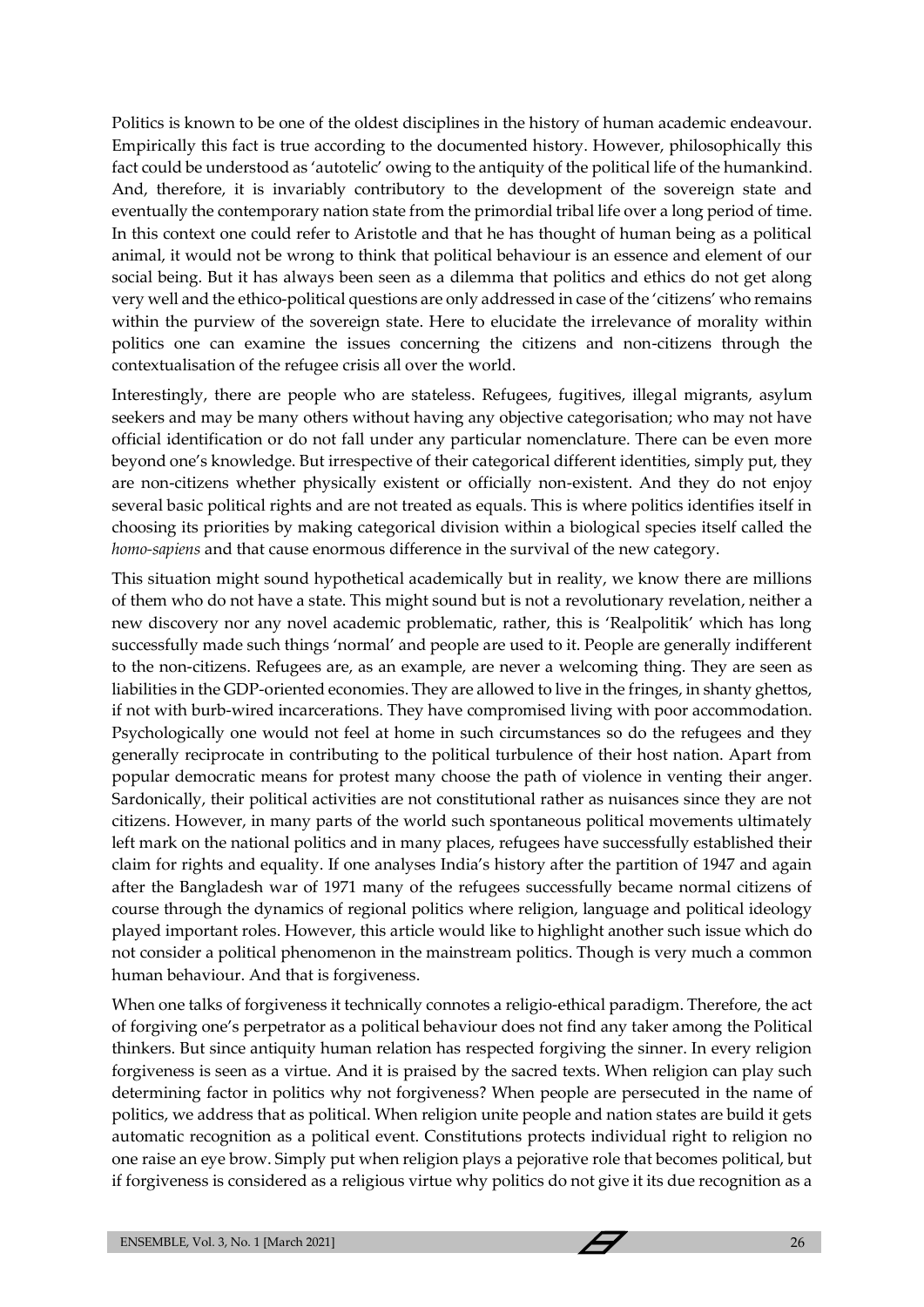political act? Political theory has never discussed forgiveness as a contributor in social living. But there are empirical facts when the victims of some past events have forgiven their persecutors to let go off the moral burden in view of a new beginning. This article would like to examine the case of forgiveness in our socio-political living as a political behaviour and would seek to establish it as a benchmark for the establishment of justice in our conflicting socio-political relation.

Defining the science of politics is always summarised as something to deal with power among the individuals as well as among modern nation states. Since Thucydides and Kautilya to Michael Foucault power kept on maintaining its dominance over all other social behaviour as being political. On assessing the role of Law beyond the territory, Jeremy Bentham, much before the emergence of an international organisation, sincerely felt that International Law is the vanishing point of Jurisprudence. In contemporary politics H.J. Morgenthau and Kenneth Waltz have bolstered this idea of Bentham and they have seen the international system as being an anarchy.

Since the post-World War II, the legal systems of western liberal democracies are seen as the only feasible systems of equity where ethico-political issues are politically addressed, however insular and lopsided, this notion is popular among political scientists of the west. But moral values and ethical issues do not find a place in those systems as well. Therefore, the dichotomy of ethics and politics is as common as it was in the past. This article shall try to locate the place of forgiveness in politics keeping in view its recent use in domestic and international politics.

R. Scott Appleby in his *The Ambivalence of the Sacred: Religion, Violence and Reconciliation* describes how apology and forgiveness as a new form of conflict transformation is taking shape among communities plagued by violence. Where religious faith and practices are being used to conflict termination through the conceptual prism of forgiveness.

Yehudith Auerbach in his article *Forgiveness and Reconciliation: The Religious Dimension* explains this phenomenon, giving vivid description and analysis. He has pointed out that on one hand there is spiralling of violence and hostilities among races, tribes and religions all across the world on the other there are increasing efforts at redressing past evils and enhancing justice and peace among different nations and communities in the form of apologies and requests for forgiveness. Following are some of the examples of such incidents:

- The Czech- German Declaration of Mutual Relations and Their Future Relations issued in January 1997, where they exchanged apologies for past grievances caused by each of them to the other's population;
- The Russian apologised to the Polish people for the murder of fifteen thousand Polish officers in Katyn (Mikhail Gorbachev admitted it long back in 1991 which was officially addressed by the Duma in 2010);
- The then Polish President asked for Israeli forgiveness in the Israeli Parliament in May 1991; and
- Austrian President apologised to the Jewish people for their participation in the Holocaust in 1991;
- In other instances, a nation-state apologized for its misconduct to a group that was the object of transgression. In August 1996 President of South Africa apologised to the black people for the brutalities they have been subjected to during the apartheid era;
- In some cases, the apology was accompanied by the offer of compensation as was extended by the Reagan administration to Japanese-Americans who had been incarcerated during the WWII;
- Australia, New Zealand and Canada have tried to compensate their indigenous people.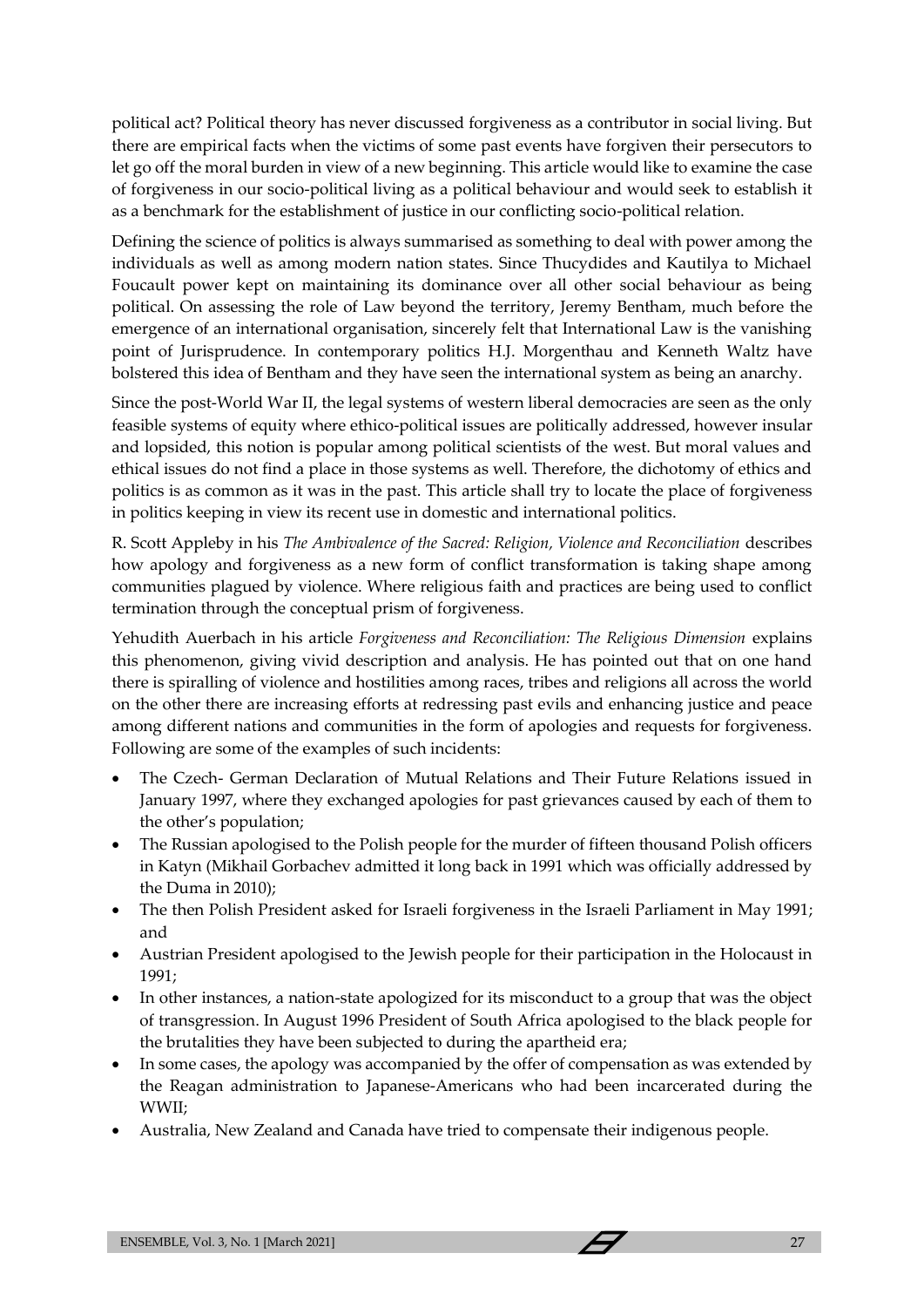These are the examples where the nations have tendered their apologies at an institutional level, which have been recorded as official exchanges. But at informal levels too such exchanges happened and the Truth and Reconciliation Committee experience in South Africa being the most remarkable among them. This committee has also attempted to address past injustices under the aegis of Nelson Mandela and Desmond Tutu<sup>1</sup>. This was, perhaps the most prominent and popular example of seeking public apologies for forgiveness by the former tormentors to their past victims or to their families to avoid legal persecution. Similar experiences have been seen in Argentina, Chile, El Salvador, Honduras, Rwanda, Uruguay and in Peru.

Through the mass media Bill Clinton and George Bush apologised to the African people for slavery of African natives by Americans and the English Prime Minister Tony Blair apologised to the Irish people's suffering during the grand famine of 1840. Strikingly opposite examples are also there as, when asked Barack Obama refused to apologise to Japan for the notorious nuclear disaster done by the US at the end of the WWII and the British Government never apologised to India for their thorough exploitation of the colonial people, however, on more than one occasion they expressed grief for the massacre of *Jalianwalabagh*.

## **2.0 Political Guilt: Confessing the Atrocities of the Past:**

There is a double process in the recognition of guilt. On the one hand, the evildoer has to recognize that they have committed some form of evil towards society, for instance, killing innocent people regardless of their nationality is morally evil. On the other hand, the evildoer has to change his or her heart and feel guilty, that is, he/she has to judge himself/herself as partly or totally responsible for these atrocities. Jaspers postulates: "Brainwork is not all that this requires. The intellect must put the heart to work, arouse it to an inner activity which in turn carries the brainwork" (Jaspers, 2009, p. 16). Henceforth, it can be said that this process cannot be imposed by external forces such as criminal trials; instead, it requires a process of self-reflection, a sincere dialogue with one's own consciousness.

Prima facie, the very notion of political guilt involves recognition of harms already done, it forces us to look at the past. As Herbert Morris points out, if the feeling of guilt is appropriate it summons us to "take the past seriously" (Morris, 1976, p. 108). In this sense, the process of self-reflection is a search for what really happened and our role in it. But when the issue concerns crimes committed by institutions, which are possible either with the support or the indifference of most people, such as in the cases of Germany, Argentina, Chile or Colombia, that search is not merely individual, it requires a cooperative endeavour that must involve the whole society. Karl Jaspers sets forth four types of guilt: criminal, political, moral, and metaphysical. One can find in Jaspers' reflections a dramatic picture of a series of dilemmas that form the question of German guilt and, in general and in specific the question of people's responsibility<sup>2</sup> .

According to Jaspers, not all Germans were criminals and it is up to the judges of the tribunal to determine who the authors of the crimes were. According to Jaspers, this approach avoids the danger of treating a whole population as criminals. Crimes are concrete actions, committed by concrete individuals. Nations, cultures, and ethnic groups are abstractions and generalizations; they are not moral agents with intentions and motivations. This proposition on the part of Jaspers, makes the very conception of political guilt very problematic.

Asking for forgiveness for a past sin has roots in religion. However, three monotheistic religion shows significant differences in their approaches towards forgiveness; while Judaism and to some extent Islam, see repentance as analogous to forgiveness, Christianity on the other hand teaches to ask and grant forgiveness without preconditions. Can such religious value work as a political tool for conflict resolution and look beyond past suffering? Paradoxically we can see the growing cases of violence due to the growth of religiosity has brought about the clash of civilizations. If a deep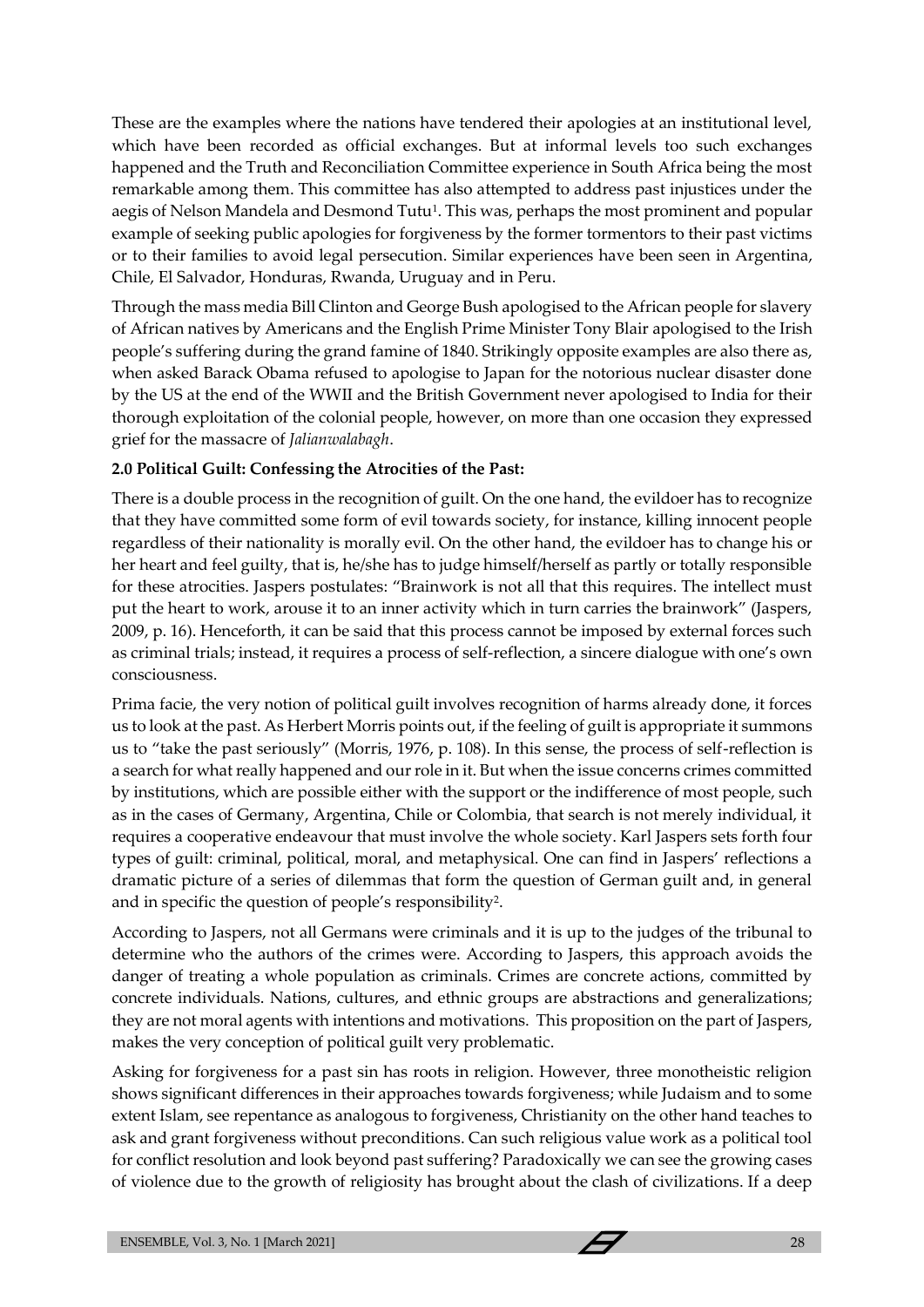feeling of religious faith can motivate the growing movement towards the pursuit of justice through rampant violence why forgiveness cannot motivate people for the betterment of society? The realists and neorealist do admit religiosity behind the growth of terrorist activities but they fail to consider the places of forgiveness and similar values in politics except as 'track two' diplomacy when the 'track one' has failed to yield.

However little the values of forgiveness be in politics; it has a strong appeal to humanity and its axiological aspects have intrigued Philosophers like Jacques Derrida and Hannah Ardent. Since this article problematizes the strengths and lengths of forgiveness in politics the Derrida-Arendt debate on forgiveness seem appropriate. Michael Janover in his *The Limits of Forgiveness and the Ends of Politics* writes,

Jacques Derrida suggests that forgiveness plays an essential, yet necessarily paradoxical, role in the fraught politics of reconciliation and in the legal, political and moral responses to crimes against humanity. He argues with awareness of the paradoxicality of his argument, and seemingly without irony, that forgiveness exists only for (because of and in response to) those acts that are unforgivable. Hannah Ardent, by contrast, has argued that we are simply incapable of forgiving the most serious crimes against persons qua persons, crimes against humanity, quintessentially the crimes of genocide. For her such crimes are strictly unforgivable and, in that status, they throw light on boundaries intrinsic to human action, and hence to political and moral life. Not only do such crimes not call forth forgiveness but for Arendt they point to a space (or a chaos) that seems to lie outside of human action or response, defying judgement and thought itself. Neither Derrida nor Arendt gave any exhaustive philosophical analysis of forgiveness. They were interested in its significance as an 'idea' and an experience but less concerned with its analysis in the purely conceptual terrain of analytical philosophy. (Janover, 2006, p. 228)

#### **3.0 Justice and Collaborative Societal Living:**

Moving onto the last part of this article through arguing the aspects of morality and values in the societal life one might wonder how could justice – which is again a value however, unquestionably political – be relevant in this discussion. It is where the motto of an academic argument lies. One could either be successful in establishing the argument justifiably or else may not. But still arguments should remain as the mainstream of social research. Even a failed argument can enlighten some unexplored areas of thought where such enquiries have never been made. Research methodology teaches a researcher about the discipline's search for new avenues of thought. A researcher should not ponder over searching truth, because there can be many truths depending on the focus of argument. Social science should refrain from searching truths since such an endeavour could kill the liberal atmosphere of the tradition of argument. Therefore, in this article the relationship of two values are contextualised to reach to the point where the political living of the *homo-sapiens* could find sustainable ways to peaceful living. In this context Charles Beitz is a thinker of International Politics who looks into the justification of values themselves and their interrelationship with individual behaviour at global scale. He has elaborated the principles of justice in the background of the complexities of state and individual interexchange. He has promoted an ideal of collective life in his book *Political Theory and International Relations* (1979). As Thomas Nagel says:

[a]n ideal, however attractive it may be to contemplate, is utopian if real individual cannot be motivated to live by it. But a political system that is completely tied down to individual motives may fail to embody any ideal at all. (Nagel, 1989, p. 904).

Beitz came up with his ideas when the mainstream of Political theory was dominated by the Utilitarianism which wanted to maximise social welfare and on the other hand International Relations was lacking the wisdom to grapple with the growing needs complexities of social interdependence owing to the prevalence of power-centric Realist paradigm.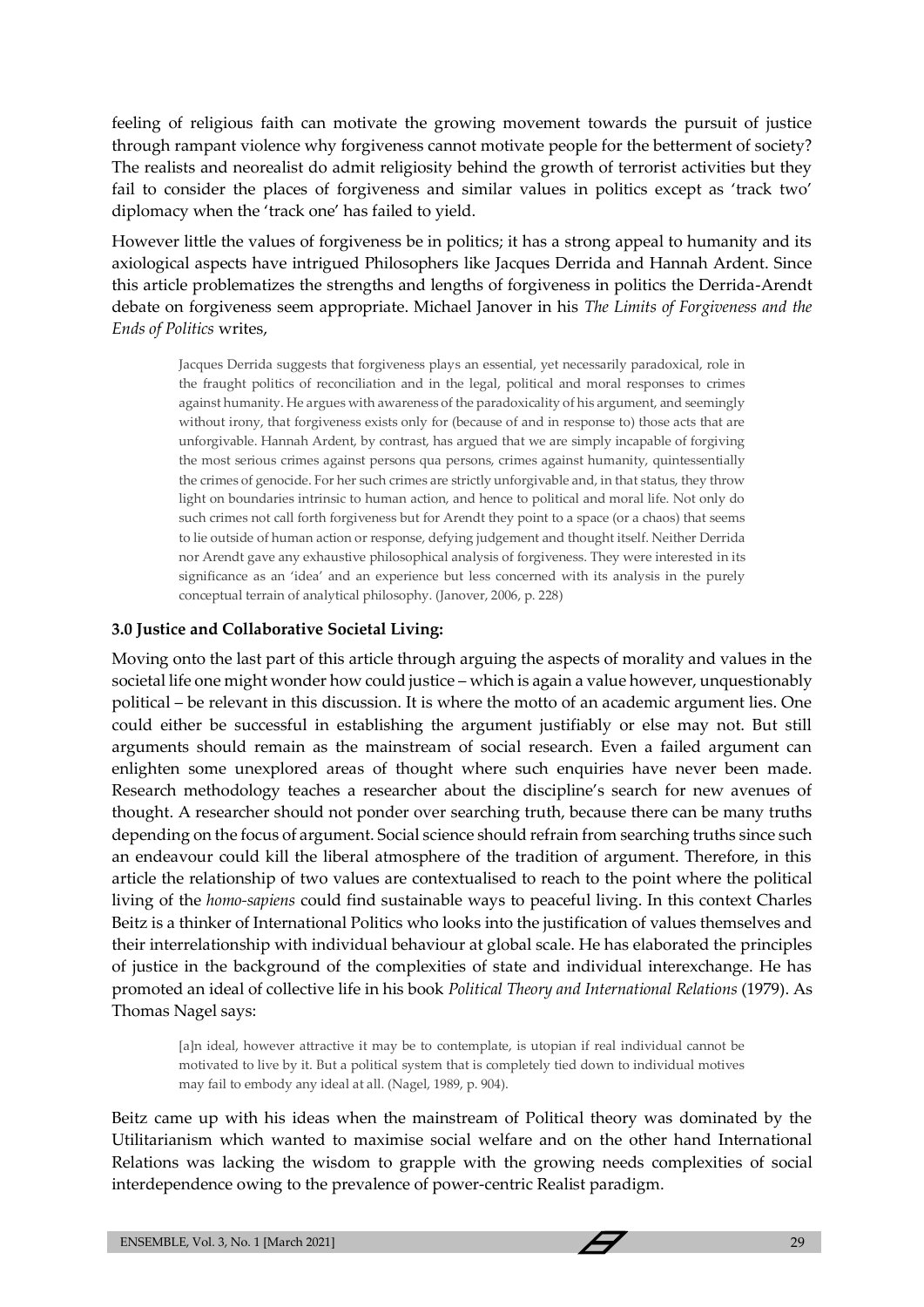Charles Beitz's ideas coincided with the emergence of John Rawls' work *A Theory of Justice* (1971), which is remembered as the renaissance of political theory in the United States. The popularity of the Rawlsian idea of justice provided the context to rediscover liberal political theory. Beitz believed that despite its intrinsic state-centrism Rawlsian idea of justice has potentials to deliver at the international level as well. At least Rawls himself elaborated his thought in that direction twice through an article in 1993 and later in a monograph named *The Law of Peoples* (1999). The book is not as popular as his *magnum opus* of 1971 due to its unorthodox stance on global politics but it definitely bolstered the arguments of the Cosmopolitans and they felt the alleged limitations of the arguments of *The Law of Peoples* could be defended in terms of universal self-interest. It was a short but very dynamic stage in world history that orthodox Realism had series of setbacks despite its daunting claim over national interest and security paradigm. Because of a sudden and spurt of economic prosperity all across the globe and emergence of global flow of free capital and Human Resource which reflected through enhanced GDP and best ever *per capita* income. Suddenly pluralism and international cooperation seemed like popular theoretical buzzwords which allowed the thinking of the likes of Cosmopolitans to sail through. However, Realist ideals recuperated within decades and inundated the minds of the academicians as well as the politicians, journalists down to the lay men with its clichéd but politically productive nationalist stance and majoritarian-populism propaganda. A milieu can fail the philosophy of Cosmopolitanism but its epistemology configures those algorithms of humanism on which the civilization has thrived and has come of age.

### **4.0 Conclusion:**

Political forgiveness is necessarily a conditioned forgiveness because "the political" is by definition a conditioned realm, a discipline relying on various variables. The theme of forgiveness in politics, hence, takes an additional significance in international conditions of state breakdown, resurgent nationalism, intra-state and international wars, increasing displacement and exploitation of persons. A politics of forgiveness, if we can use that term to describe the cluster of concerns with remembrance and recognition, apology and overcoming of past violations, is likely to demand further attention into the future, given the sheer pace and quantum of present conflicts. It is likely far-fetched to hope that reflection on forgiveness could forestall, or educate against, collective outrages.

I would like to conclude this article with a precious quote from Avishai Margalit's seminal book *The Ethics of Memory* (2002), who like Derrida, also sees forgiveness as a gift that cannot be ordered but something that might be an obligation in certain socio-political contexts:

In the Bible, gifts to others and offerings to God are both denoted by the same word minha. And there is indeed a clear element of gift exchange in the offerings to God in the Hebrew bible. The idea I want to propose here is that the duties involved in forgiveness, both those of the one who asks for it and those of the one who bestows it, are similar to the duties involved in exchanging gifts. […] Forgiveness, unlike ordinary gifts, is not intended to form or strengthen a relationship but rather to restore it to its previous state. Rejecting a sincere plea for forgiveness is like rejecting a gift. A weighty justification is needed in both cases. Consider this famous case: "The day came when Cain brought some of the produce of the soil as a gift to the Lord; and Abel brought some of the first-born of his flock, the fat portions of them. The Lord received Abel and his gift with favor; but Cain and his gift he did not receive. Cain was very angry and his face fell" (Genesis 4:3- 5). The traditional Jewish Bible commentators felt that gifts should not be rejected arbitrarily. The rejection of a gift needs to be justified. Gifts impose obligations: the obligation to accept the gift unless there is a good reason to reject it, and also the obligation to return a gift in a gift-exchange society. I am claiming that the obligation to forgive, to the extent that such an obligation exists, is like the obligation not to reject a gift – an obligation not to reject the expression of remorse and the plea for forgiveness. (Margalit, 2002, p. 195-196).